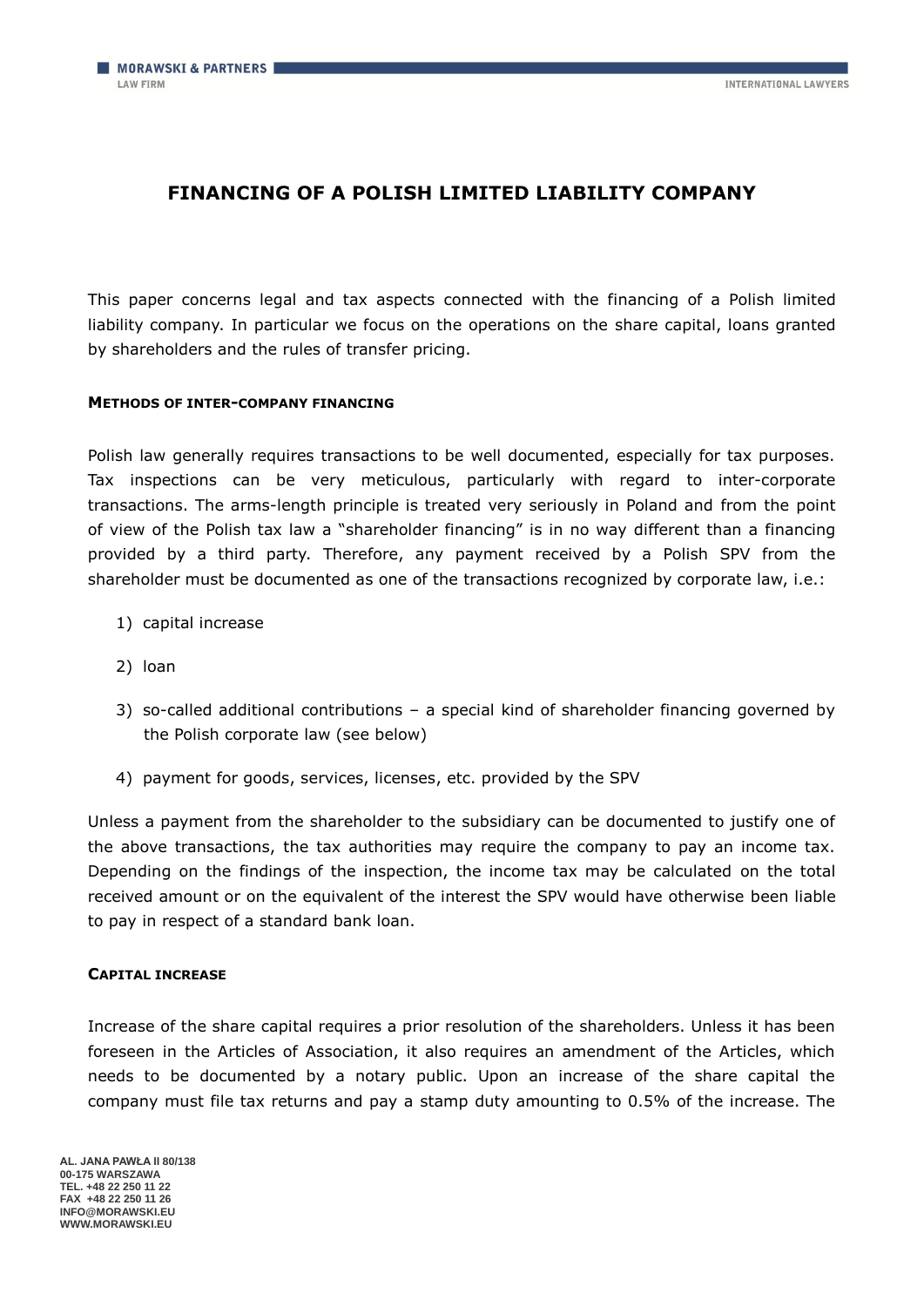returns need to be filed (and the stamp duty paid) within 14 days of the resolution, otherwise the company's Board members can be liable to fines, whereas the SPV would need to pay penalty interest in respect of tax arrears.

### **LOAN**

Loans are a convenient instrument of inter-corporate financing, however, there are certain complications associated with accounting for such loans. First of all, loans must bear interest, otherwise, the company receiving the loan should recognize an income in respect of an extra benefit (free financing). In case of inter-corporate transactions, transfer pricing rules apply, which rely on the arms-length principle. Under the transfer pricing legislation, the tax authorities may require that each transaction between related companies, such as intercorporate loans, be accompanied by a so-called transfer pricing documentation, which should provide justification that a given transaction is concluded on the same terms as between independent companies (for more details on these rules, please see below). In case of loans, the main factor to be dealt with by the transfer pricing documentation is the interest, which needs to be coherent with the market reality.

Another aspect connected with loans are the thin capitalization rules. According to the Polish CIT provisions, interest paid in respect of the loan the amount of which exceeds 3 times the share capital would not be deductible. It means that companies whose share capital is relatively low can treat only a small portion of the interest as tax deductible. For example, if a company has a capital of PLN 5,000 (ca. USD 1,600 – which is a minimum share capital allowed by the Polish law), it can recognize interest accrued on that part of the loan which does not exceed PLN 15,000.

The good news is that loans granted by the shareholders are exempt from the stamp duty, which otherwise amounts to 2% of the loan.

### **ADDITIONAL CONTRIBUTIONS**

The Articles of Association may provide for the shareholders' obligation – which arises under a resolution of the Shareholders' Meeting - to bring in so-called additional contributions, up to an amount defined by the Articles. Such additional contributions do not become part of the share capital and can be returned to the shareholders upon a relevant decision of the Shareholders' Meeting, provided that certain requirements regarding the Company's financial situation are fulfilled.

Just like in the case of increase of the share capital, such contributions are subject to stamp duty of 0.5%.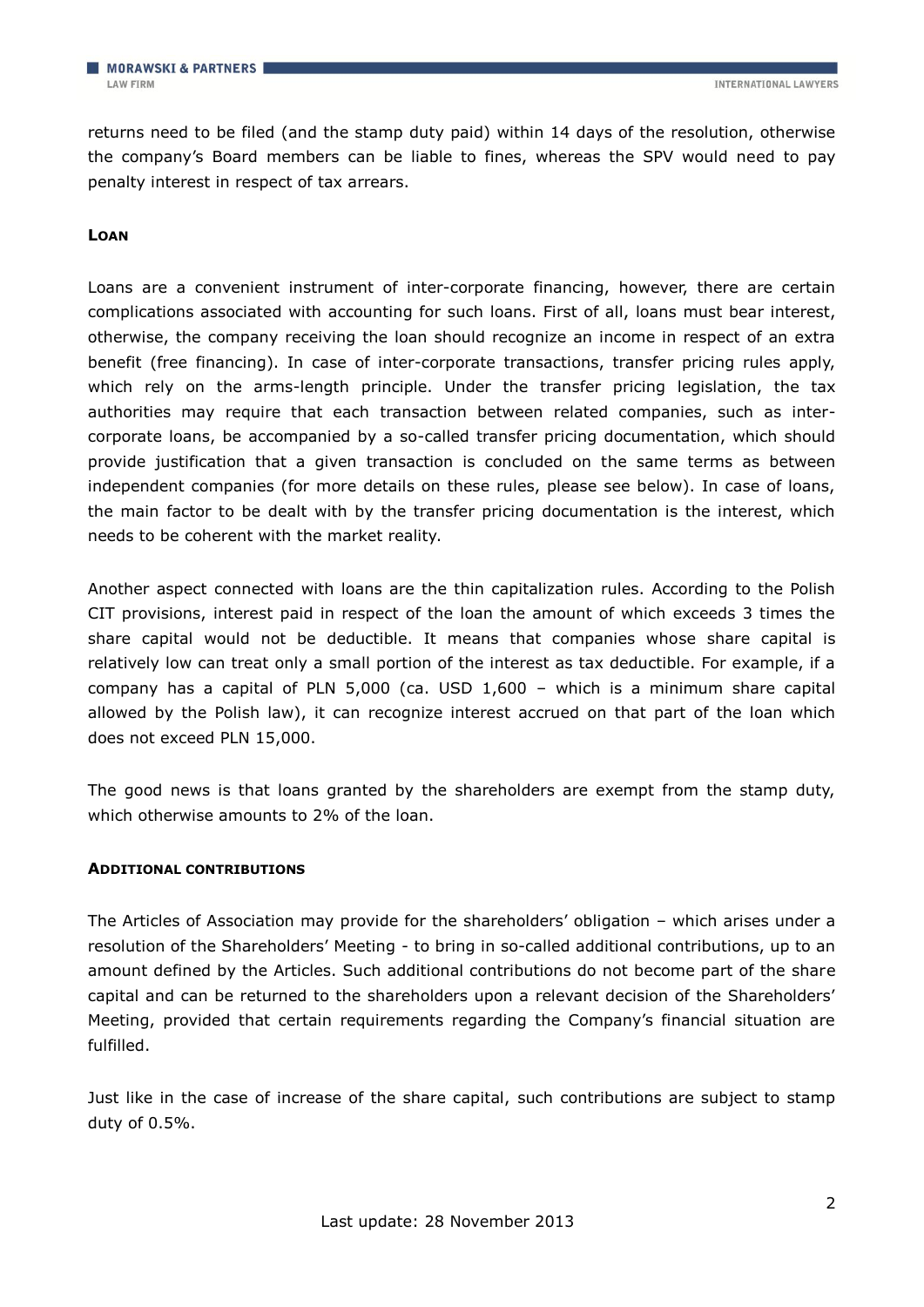#### **TRANSFER PRICING**

Although not a classic way of financing a company, high sales margins, license fees or highyielding loans are popular instruments, often referred to collectively as transfer pricing tools, used to siphon off funds from subsidiaries. Tax authorities are well aware of these practices and are particularly sensitive to any transactions of sales, whether concerning goods, services or IP rights, made between related companies. Their focus is on the shifting of profit from one company to another through intercompany trade. If – according to the tax authorities - as a result of capital connections, the terms of trade that have been agreed or imposed vary substantially from those which would have been agreed between independent entities and, as a result, a given entity does not disclose any income or discloses an income that is smaller than might be expected in case such relations did not exist – the income of that entity and the tax due shall be assessed without taking into account the terms resulting from such connections. In such a case the income can be assessed by the tax authorities by way of estimation.

It is worth of note that upon an inspection tax authorities can demand the company to provide a transfer pricing documentation within 7 days. If not provided, the difference between the income declared by the taxpayer and that determined by the authorities shall be subject to a penal tax rate of 50%.

A typical transfer pricing documentation should comprise:

- (a) description of the transaction, including foreseeable costs for each party as well as the form and terms of payment;
- (b) an analysis of the different functions performed by each of the two parties to the relevant transactions, the risk involved for each party as well as each party's assets;
- (c) method and details of calculation of the price and the profit;
- (d) economic strategy adopted, if relevant for the value of the transaction;
- (e) profits expected with regard to purchase/sale of intangible services.

The obligation to draw up documentation arises if the value of a transaction or a series of transactions with a related party in a given tax year exceeds a certain threshold, depending on the share capital and the type of goods/services involved.